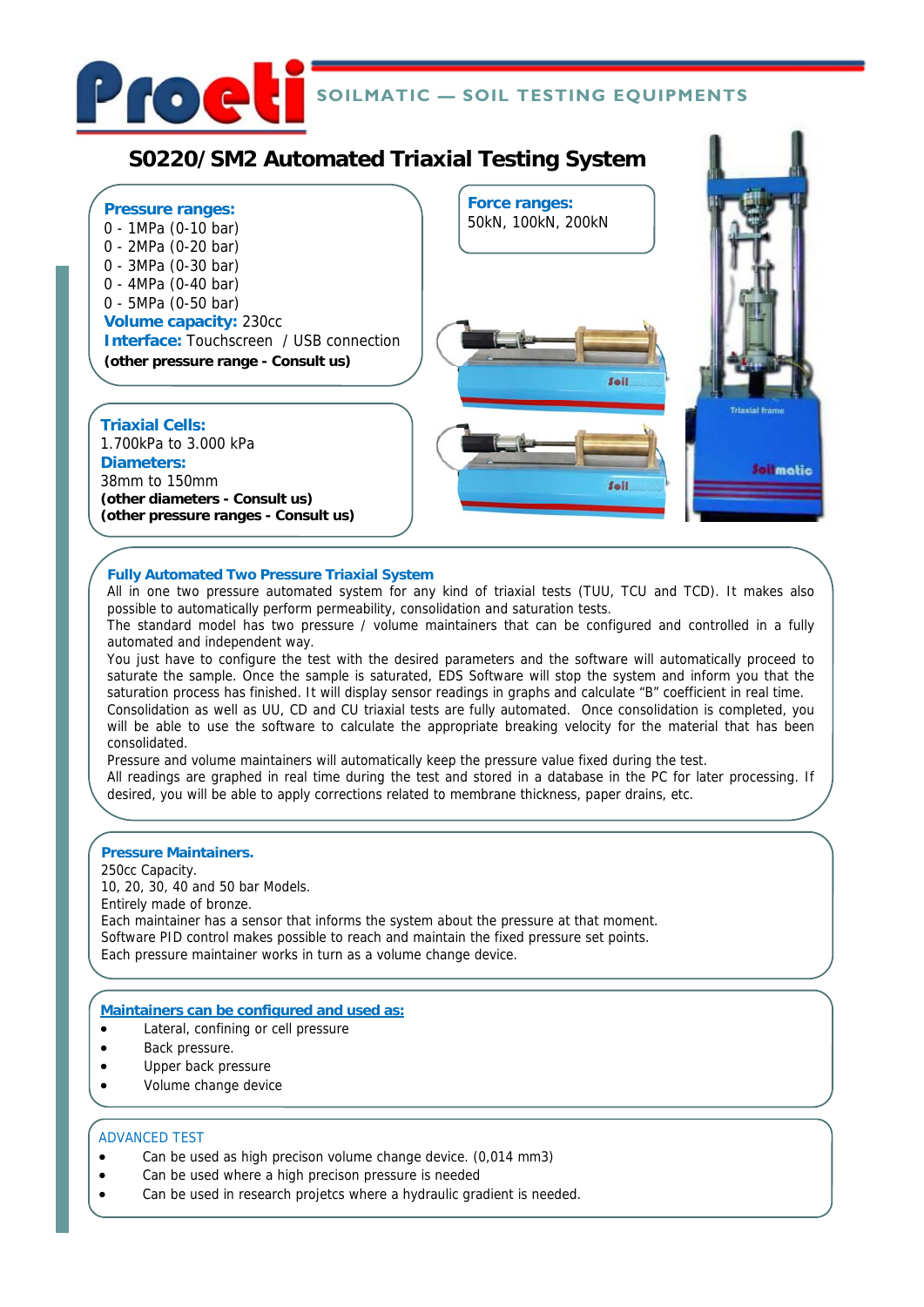### **SOILMATIC — SOIL TESTING EQUIPMENTS**



#### DURING DATA ACQUISITION

Once the sample is in place and the test conditions are configured, the system will entirely perform the desired test (triaxial, consolidation, saturation or permeability) from beginning to end. The triaxial system is controlled by our leading-edge EDS A.I. software that automates permeability, saturation, consolidation (isotropic and anisotropic) and the triaxial test itself.

The system is a compact and complete unit containing everything required to perform fully automated tests. Independent PID controls are used to accurately apply velocity and or pressure.

#### ADVANTAGES FOR USERS

This system can be used with any triaxial apparatus. When used together with Proetisa's Soilmatic Series Triaxial Machine the same software will select test velocity and any other parameter.

The standard frame test has a maximum load capacity of 50 kN. Higher capacity models are also available.

### **STANDARD TEST METHODS - UNE 103402, ASTM D-4767, AASHTO T-297, COE EM 1110**